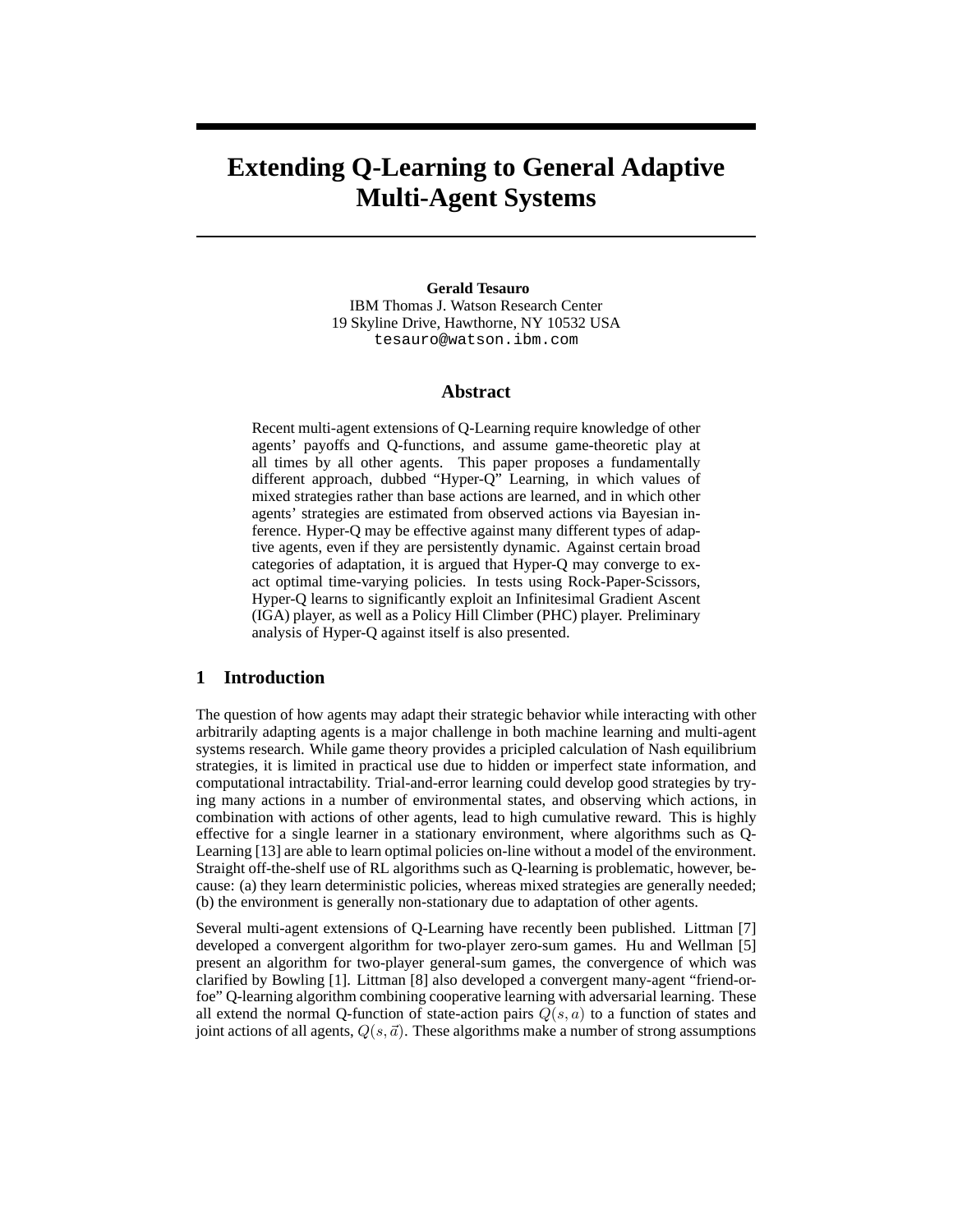which facilitate convergence proofs, but which may not be realistic in practice. These include: (1) other agents' payoffs are fully observable; (2) all agents use the same learning algorithm; (3) during learning, other agents' strategies are derivable via game-theoretic analysis of the current Q-functions. In particular, if the other agents employ non-gametheoretic or nonstationary strategies, the learned Q-functions will not accurately represent the expected payoffs obtained by playing against such agents, and the associated greedy policies will not correspond to best-reponse play against the other agents.

The aim of this paper is to develop more general and practical extensions of Q-learning avoiding the above assumptions. The multi-agent environment is modeled as a repeated stochastic game in which other agents' actions are observable, but not their payoffs. Other agents are assumed to learn, but the forms of their learning algorithms are unknown, and their strategies may be asymptotically non-stationary. During learning, it is proposed to estimate other agents' current strategies from observation instead of game-theoretic analysis.

The above considerations lead to a new algorithm, presented in Section 2 of the paper, called "Hyper-Q Learning." Its key idea is to learn the value of joint mixed strategies, rather than joint base actions. Section 3 discusses the effects of function approximation, exploration, and other agents' strategy dynamics on Hyper-Q's convergence. Section 4 presents a Bayesian inference method for estimating other agents' strategies, by applying a recencyweighted version of Bayes' rule to the observed action sequence. Section 5 discusses implementation details of Hyper-Q in a simple Rock-Paper-Scissors test domain. Test results are presented against two recent algorithms for learning mixed strategies: Infinitesimal Gradient Ascent (IGA) [10], and Policy Hill Climbing (PHC) [2]. Preliminary results of Hyper-Q vs. itself are also discussed. Concluding remarks are given in section 6.

# **2 General Hyper-Q formulation**

An agent using normal Q-learning in a finite MDP repeatedly observes a state s, chooses a legal action  $a$ , and then observes an immediate reward  $r$  and a transition to a new state s'. The Q-learning equation is given by:  $\Delta Q(s, a) = \alpha(t)[r + \gamma \max_b Q(s', b) - Q(s, a)]$ ,<br>where  $\gamma$  is a discount parameter and  $\alpha(t)$  is an appropriate learning rate schedule. Given a where  $\gamma$  is a discount parameter, and  $\alpha(t)$  is an appropriate learning rate schedule. Given a suitable method of exploring state-action pairs, Q-learning is guaranteed to converge to the optimal value function  $Q^*$ , and its associated greedy policy is thus an optimal policy  $\pi^*$ .

The multi-agent generalization of an MDP is called a *stochastic game*, in which each agent i chooses an action  $a_i$  in state s. Payoffs  $r_i$  to agent i and state transitions are now functions of joint actions of all agents. An important special class of stochastic games are matrix games, in which  $|S| = 1$  and payoffs are functions only of joint actions. Rather than choosing the best action in a given state, an agent's task in a stochastic game is to choose the best *mixed strategy*  $\vec{x}_i = \vec{x}_i(s)$  given the expected mixed strategy  $\vec{x}_{-i}(s)$  of all other agents. Here  $\vec{x}_i$  denotes a set a probabilities summing to 1 for selecting each of the  $N_i = N_i(s)$ legal actions in state s. The space of possible mixed strategies is a continuous ( $N_i - 1$ ) dimensional unit simplex, and choosing the best mixed strategy is clearly more complex than choosing the best base action.

We now consider extensions of Q-learning to stochastic games. Given that the agent needs to learn a mixed strategy, which may depend on the mixed strategies of other agents, an obvious idea is to have the Q-function evaluate entire mixed strategies, rather than base actions, and to include in the "state" description an observation or estimate of the other agents' current mixed strategy. This forms the basis of the proposed Hyper-Q learning algorithm, which is formulated as follows. For notational simplicity, let  $x$  denote the Hyper-Q learner's current mixed strategy, and let y denote an estimated joint mixed strategy of all other agents (hereafter referred to as "opponents"). At time  $t$ , the agent generates a base action according to x, and then observes a payoff r, a new state  $s'$ , and a new estimated opponent strategy  $y'$ . The Hyper-Q function  $Q(s, y, x)$  is then adjusted according to: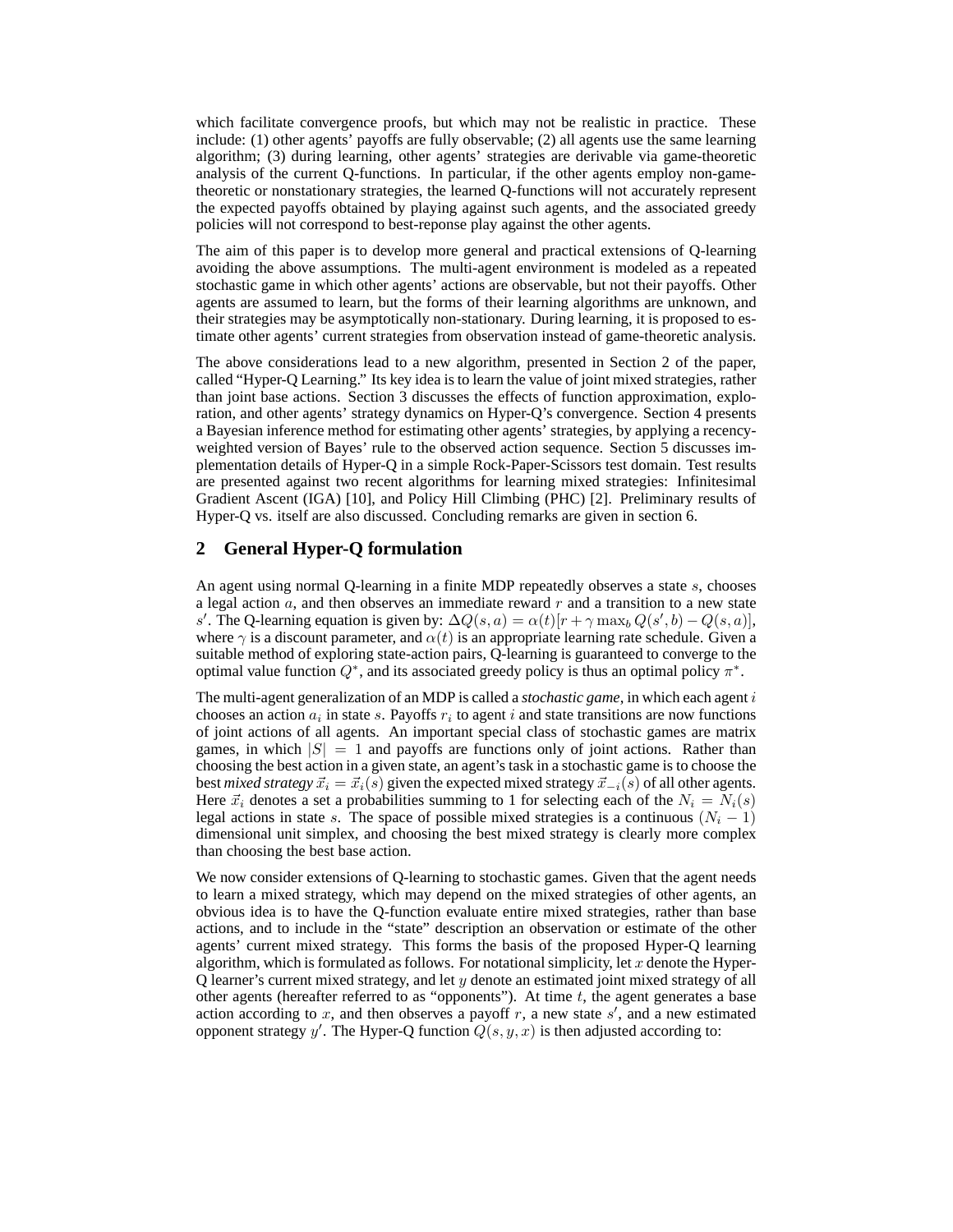$$
\Delta Q(s, y, x) = \alpha(t)[r + \gamma \max_{x'} Q(s', y', x') - Q(s, y, x)] \tag{1}
$$

The greedy policy  $\hat{x}$  associated with any Hyper-Q function is then defined by:

$$
\hat{x}(s, y) = \arg\max_{x} Q(s, y, x) \tag{2}
$$

# **3 Convergence of Hyper-Q Learning**

#### **3.1 Function approximation**

Since Hyper-Q is a function of continuous mixed strategies, one would expect it to require some sort of function approximation scheme. Establishing convergence of Q-learning with function approximation is substantially more difficult than for a normal Q-table for a finite MDP, and there are a number of well-known counterexamples. In particular, finite discretization may cause a loss of an MDP's Markov property [9].

Several recent function approximation schemes [11, 12] enable Q-learning to work well in continuous spaces. There is a least one discretization scheme, *Finite Difference Reinforcement Learning* [9], that provably converges to the optimal value function of the underlying continuous MDP. This paper employs a simple uniform grid discretization of the mixed strategies of the Hyper-Q agent and its opponents. No attempt will be made to prove convergence under this scheme. However, for certain types of opponent dynamics described below, a plausible conjecture is that a Finite-Difference-RL implementation of Hyper-Q will be provably convergent.

## **3.2 Exploration**

Convergence of normal Q-learning requires visiting every state-action pair infinitely often. The clearest way to achieve this in simulation is via *exploring starts*, in which training consists of many episodes, each starting from a randomly selected state-action pair. For real environments where this may not be feasible, one may utilize off-policy randomized exploration, e.g.,  $\epsilon$ -greedy policies. This will ensure that, for all visited states, every action will be tried infinitely often, but does not guarantee that all states will be visited infinitely often (unless the MDP has an ergodicity property). As a result one would not expect the trained Q function to exactly match the ideal optimal  $Q^*$  for the MDP, although the difference in expected payoffs of the respective policies should be vanishingly small.

The above considerations should apply equally to Hyper-Q learning. The use of exploring starts for states, agent and opponent mixed strategies should guarantee sufficient exploration of the state-action space. Without exploring starts, the agent can use  $\epsilon$ -greedy exploration to at least obtain sufficient exploration of its own mixed strategy space. If the opponents also do similar exploration, the situation should be equivalent to normal Qlearning, where some stochastic game states might not be visited infinitely often, but the cost in expected payoff should be vanishingly small. If the opponents do not explore, the effect could be a further reduction in effective state space explored by the Hyper-Q agent (where "effective state" = stochastic game state plus opponent strategy state). Again this should have a negligible effect on the agent's long-run expected payoff relative to the policy that would have been learned with opponent exploration.

## **3.3 Opponent strategy dynamics**

Since opponent strategies can be governed by arbitrarily complicated dynamical rules, it seems unlikely that Hyper-Q learning will converge for arbitrary opponents. Nevertheless, some broad categories can be identified under which convergence should be achievable. One simple example is that of a stationary opponent strategy, i.e.,  $y(s)$  is a constant. In this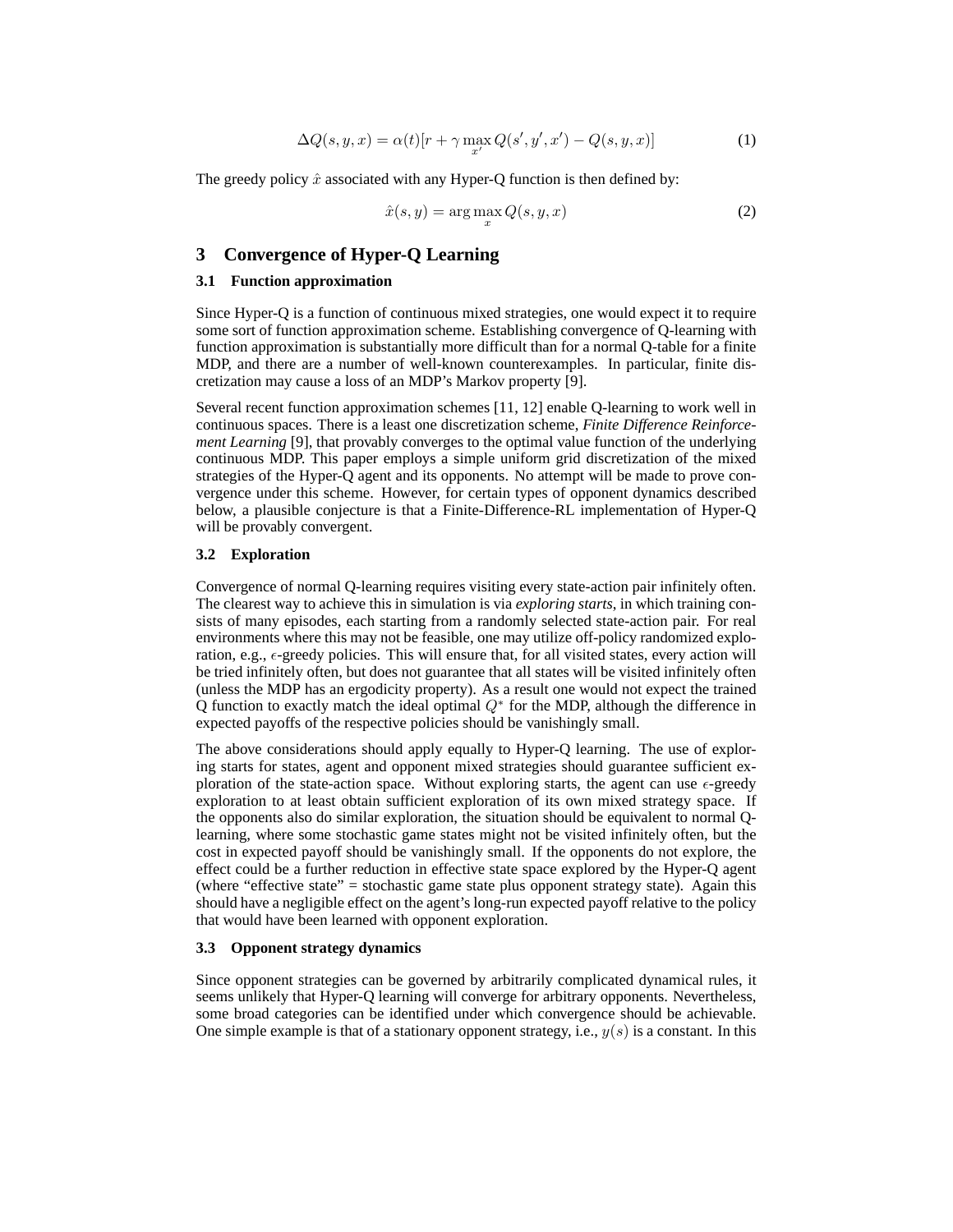case, the stochastic game obviously reduces to an equivalent MDP with stationary state transitions and stationary payoffs, and with the appropriate conditions on exploration and learning rates, Hyper-Q will clearly converge to the optimal value function.

Another important broad class of dynamics consists of opponent strategies that evolve according to a fixed, history-independent rule depending only on themselves and not on actions of the Hyper-Q player, i.e.,  $y_{t+1} = f(s, y_t)$ . This is a reasonable approximation for many-player games in which any individual has negligible "market impact," or in which a player's influence on another player occurs only through a global summarization function [6]. In such cases the relevant population strategy representation need only express global summarizations of actitivy (e.g. averages), not details of which player does what. An example is the "Replicator Dynamics" model from evolutionary game theory [14], in which a strategy grows or decays in a population according to its fitness relative to the population average fitness. This leads to a history independent first order differential equation  $\dot{y} = f(y)$  for the population average strategy. In such models, the Hyper-Q learner again faces an effective MDP in which the effective state  $(s, y)$  undergoes stationary historyindependent transitions, so that Hyper-Q should be able to converge.

A final interesting class of dynamics occurs when the opponent can accurately estimate the Hyper-Q strategy  $x$ , and then adapts its strategy using a fixed history-independent rule:  $y_{t+1} = f(s, y_t, x_t)$ . This can occur if players are required to announce their mixed strategies, or if the Hyper-Q player voluntarily announces its strategy. An example is the Infinitesimal Gradient Ascent (IGA) model [10], in which the agent uses knowledge of the current strategy pair  $(x, y)$  to make a small change in its strategy in the direction of the gradient of immediate payoff  $P(x, y)$ . Once again, this type of model reduces to an MDP with stationary history-independent transitions of effective state depending only on  $(s, y, x)$ .

Note that the above claims of reduction to an MDP depend on the Hyper-Q learner being able to accurately estimate the opponent mixed strategy  $y$ . Otherwise, the Hyper-Q learner would face a POMDP situation, and standard convergence proofs would not apply.

## **4 Opponent strategy estimation**

We now consider estimation of opponent strategies from the history of base actions. One approach to this is *model-based*, i.e., to consider a class of explicit dynamical models of opponent strategy, and choose the model that best fits the observed data. There are two difficult aspects to this approach: (1) the class of possible dynamical models may need to be extraordinarily large; (2) there is a well-known danger of "infinite regress" of opponent models if A's model of B attempts to take into account B's model of A.

An alternative approach studied here is *model-free* strategy estimation. This is in keeping with the spirit of Q-learning, which learns state valuations without explicitly modeling the dynamics of the underlying state transitions. One simple method used in the following section is the well-known Exponential Moving Average (EMA) technique. This maintains a moving average  $\bar{y}$  of opponent strategy by updating after each observed action using:

$$
\bar{y}(t+1) = (1 - \mu)\bar{y}(t) + \mu \vec{u}_a(t)
$$
\n(3)

where  $\vec{u}_a(t)$  is a unit vector representation of the base action a. EMA assumes only that recent observations are more informative than older observations, and should give accurate estimates when significant strategy changes take place on time scales  $> O(1/\mu)$ .

## **4.1 Bayesian strategy estimation**

A more principled model-free alternative to EMA is now presented. We assume a discrete set of possible values of y (e.g. a uniform grid). A probability for each y given the history of observed actions  $H$ ,  $P(y|H)$ , can then be computed using Bayes' rule as follows: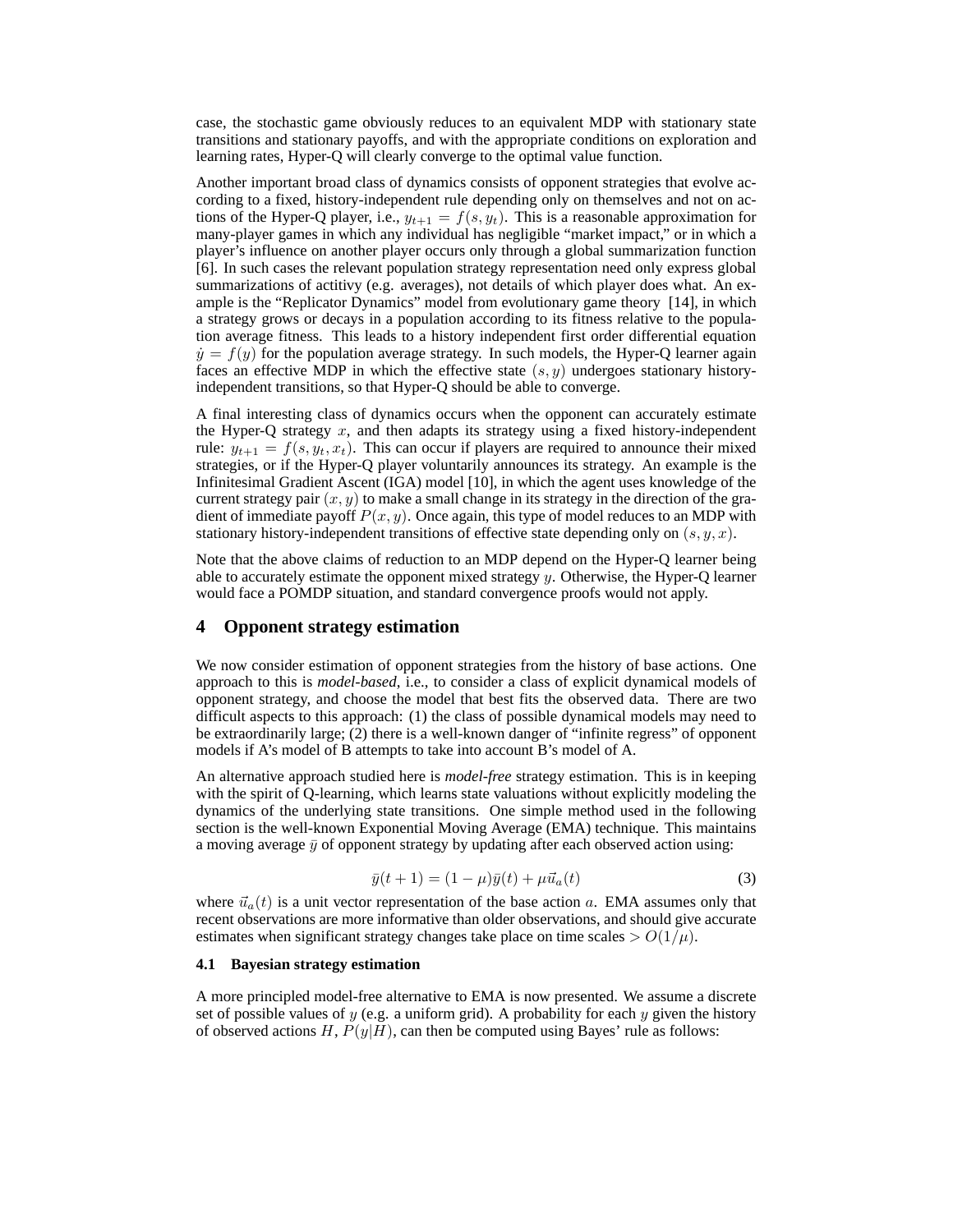$$
P(y|H) = \frac{P(H|y)P(y)}{\sum_{y'} P(H|y')P(y')}
$$
\n(4)

where  $P(y)$  is the prior probability of state y, and the sum over y' extends over all strategy grid points. The conditional probability of the history given the strategy,  $P(H|y)$ , can now be decomposed into a product of individual action probabilities  $\prod_{k=0}^{t} P(a(k)|y(t))$  assuming conditional independence of the individual actions. If all actions in the history assuming conditional independence of the individual actions. If all actions in the history are equally informative regardless of age, we may write  $P(a(k)|y(t)) = y_{a(k)}(t)$  for all  $k$ . This corresponds to a Naive-Bayes equal weighting of all observed actions. However, it is again reasonable to assume that more recent actions are more informative. The way to implement this in a Bayesian context is with exponent weights  $w_k$  that increase with  $k$  [4]. Within a normalization factor, we then write:

$$
P(H|y) = \prod_{k=0}^{t} y_{a(k)}^{w_k}
$$
 (5)

A linear schedule  $w_k = 1 - \mu(t - k)$  for the weights is intuitively obvious; truncation of the history at the most recent  $1/\mu$  observations ensures that all weights are positive.

## **5 Implementation and Results**

We now examine the performance of Hyper-Q learning in a simple two-player matrix game, Rock-Paper-Scissors. A uniform grid discretization of size  $N = 25$  is used to represent mixed-strategy component probabilities, giving a simplex grid of size  $N(N + 1)/2 = 325$ for either player's mixed strategy, and thus the entire Hyper-Q table is of size  $(325)^2$  = 105625. All simulations use  $\gamma = 0.9$ , and for simplicity, a constant learning rate  $\alpha = 0.01$ .

## **5.1 Hyper-Q/Bayes formulation**

Three different opponent estimation schemes were used with Hyper-Q learning: (1) "Omniscient," i.e. perfect knowledge of the opponent's strategy; (2) EMA, using equation 3 with  $\mu = 0.005$ ; (3) Bayesian, using equations 4 and 5 with  $\mu = 0.005$  and a uniform prior. Equations 1 and 2 were modified in the Bayesian case to allow for a distribution of opponent states y, with probabilities  $P(y|H)$ . The corresponding equations are:

$$
\Delta Q(y,x) = \alpha(t)P(y|H)[r + \gamma \max_{x'} Q(y',x') - Q(y,x)] \tag{6}
$$

$$
\hat{x} = \arg\max_{x} \sum_{y} P(y|H)Q(y,x)
$$
\n(7)

A technical note regarding equation 6 is that, to improve tractability of the algorithm, an approximation  $P(y|H) \approx P(y'|H')$  is used, so that the Hyper-Q table updates are performed<br>using the updated distribution  $P(y'|H')$ using the updated distribution  $P(y'|H')$ .

## **5.2 Rock-Paper-Scissors results**

We first examine Hyper-Q training online against an IGA player. Apart from possible state observability and discretization issues, Hyper-Q should in principle be able to converge against this type of opponent. In order to conform to the original implicit assumptions underlying IGA, the IGA player is allowed to have omniscient knowledge of the Hyper-Q player's mixed strategy at each time step. Policies used by both players are always greedy, apart from resets to uniform random values every 1000 time steps.

Figure 1 shows a smoothed plot of the online Bellman error, and the Hyper-Q player's average reward per time step, as a function of training time. The figure exhibits good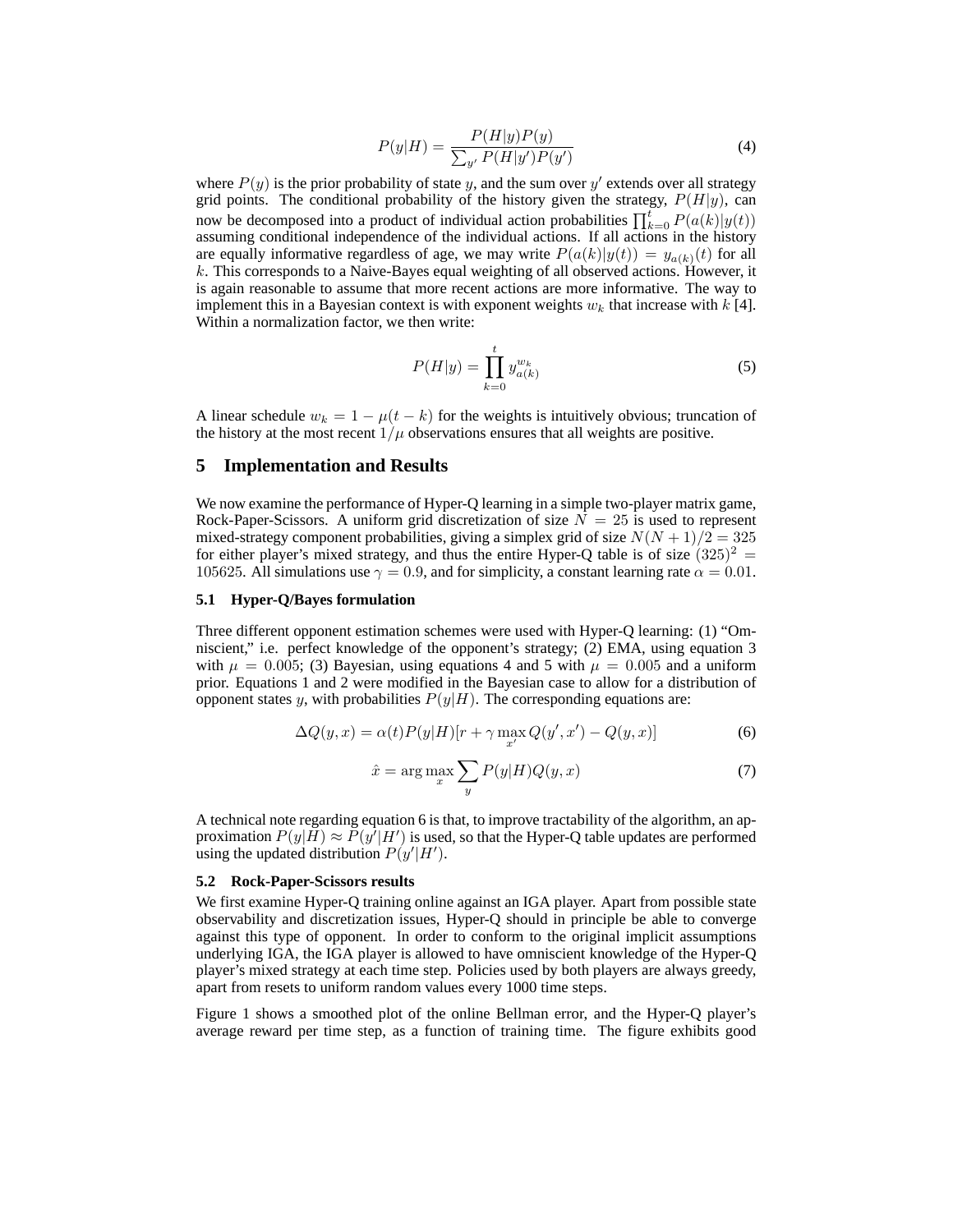

Figure 1: Results of Hyper-Q learning vs. an IGA player in Rock-Paper-Scissors, using three different opponent state estimation methods: "Omniscient," "EMA" and "Bayes" as indicated. Random strategy restarts occur every 1000 time steps. Left plot shows smoothed online Bellman error. Right plot shows average Hyper-Q reward per time step.



Figure 2: Trajectory of the IGA mixed strategy against the Hyper-Q strategy starting from a single exploring start. Dots show Hyper-Q player's cumulative (rescaled) reward.

progress toward convergence, as suggested by substantially reduced Bellman error and substantial positive average reward per time step. Among the three estimation methods used, Bayes reached the lowest Bellman error at long time scales. This is probably because it updates many elements in the Hyper-Q table per time step, whereas the other techniques only update a single element. Bayes also has by far the worst average reward at the start of learning, but asymptotically it clearly outperforms EMA, and comes close to matching the performance obtained with omniscient knowledge of opponent state.

Part of Hyper-Q's advantage comes from exploiting transient behavior starting from a random initial condition. In addition, Hyper-Q also exploits the asymptotic behavior of IGA, as shown in figure 2. This plot shows that the initial transient lasts at most a few thousand time steps. Afterwards, the Hyper-Q policy causes IGA to cycle erraticly between two different probabilites for Rock and two different probabilities for Paper, thus preventing IGA from reaching the Nash mixed strategy. The overall profit to Hyper-Q during this cycling is positive on average, as shown by rising cumulative Hyper-Q reward. The observed cycling with positive profitability is reminiscent of an algorithm called PHC-Exploiter [3] in play against a PHC player. An interesting difference is that PHC-Exploiter uses an explicit model of its opponent's behavior, whereas no such model is needed by a Hyper-Q learner.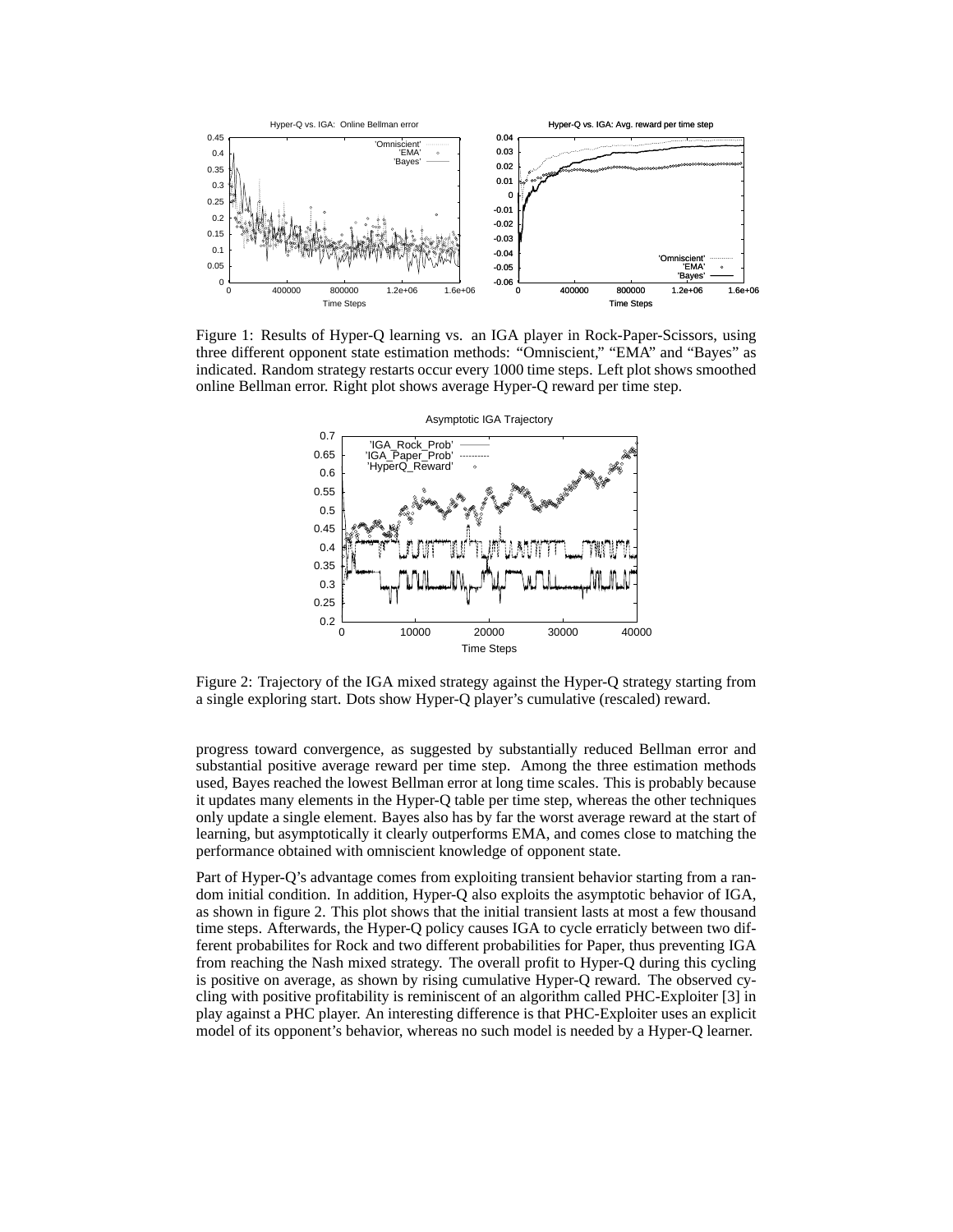

Figure 3: Results of Hyper-Q vs. PHC in Rock-Paper-Scissors. Left plot shows smoothed online Bellman error. Right plot shows average Hyper-Q reward per time step.

We now exmamine Hyper-Q vs. a PHC player. PHC is a simple adaptive strategy based only on its own actions and rewards. It maintains a Q-table of values for each of its base actions, and at every time step, it adjusts its mixed strategy by a small step towards the greedy policy of its current Q-function. The PHC strategy is history-dependent, so that reduction to an MDP is not possible for the Hyper-Q learner. Nevertheless Hyper-Q does exhibit substantial reduction in Bellman error, and also significantly exploits PHC in terms of average reward, as shown in figure 3. Given that PHC ignores opponent state, it should be a weak competitive player, and in fact it does much worse in average reward than IGA. It is also interesting to note that Bayesian estimation once again clearly outperforms EMA estimation, and surprisingly, it also outperforms omniscient state knowledge. This is not yet understood and is a focus of ongoing research.



Figure 4: Smoothed online Bellman error for Hyper-Q vs. itself. Left plot uses Omniscient state estimation; right plot uses Bayesian estimation.

Finally, we examine preliminary data for Hyper-Q vs. itself. The average reward plots are uninteresting: as one would expect, each player's average reward is close to zero. The online Bellman error, shown in figure 4, is more interesting. Surprisingly, the plots are less noisy and achieve asymptotic errors as low or lower than against either IGA or PHC. Since Hyper-Q's play is history-dependent, one can't argue for MDP equivalence. However, it is possible that the players' greedy policies  $\hat{x}(y)$  and  $\hat{y}(x)$  simultaneously become stationary, thereby enabling them to optimize against each other. In examining the actual play, it does not converge to the Nash point  $(\frac{1}{3}, \frac{1}{3}, \frac{1}{3})$ , but it does appear to cycle amongst a small<br>number of grid points with roughly zero average reward over the cycle for both players number of grid points with roughly zero average reward over the cycle for both players. Conceivably, Hyper-Q could have converged to a cyclic Nash equilibrium of the repeated game, which would certainly be a nice outcome of self-play learning in a repeated game.